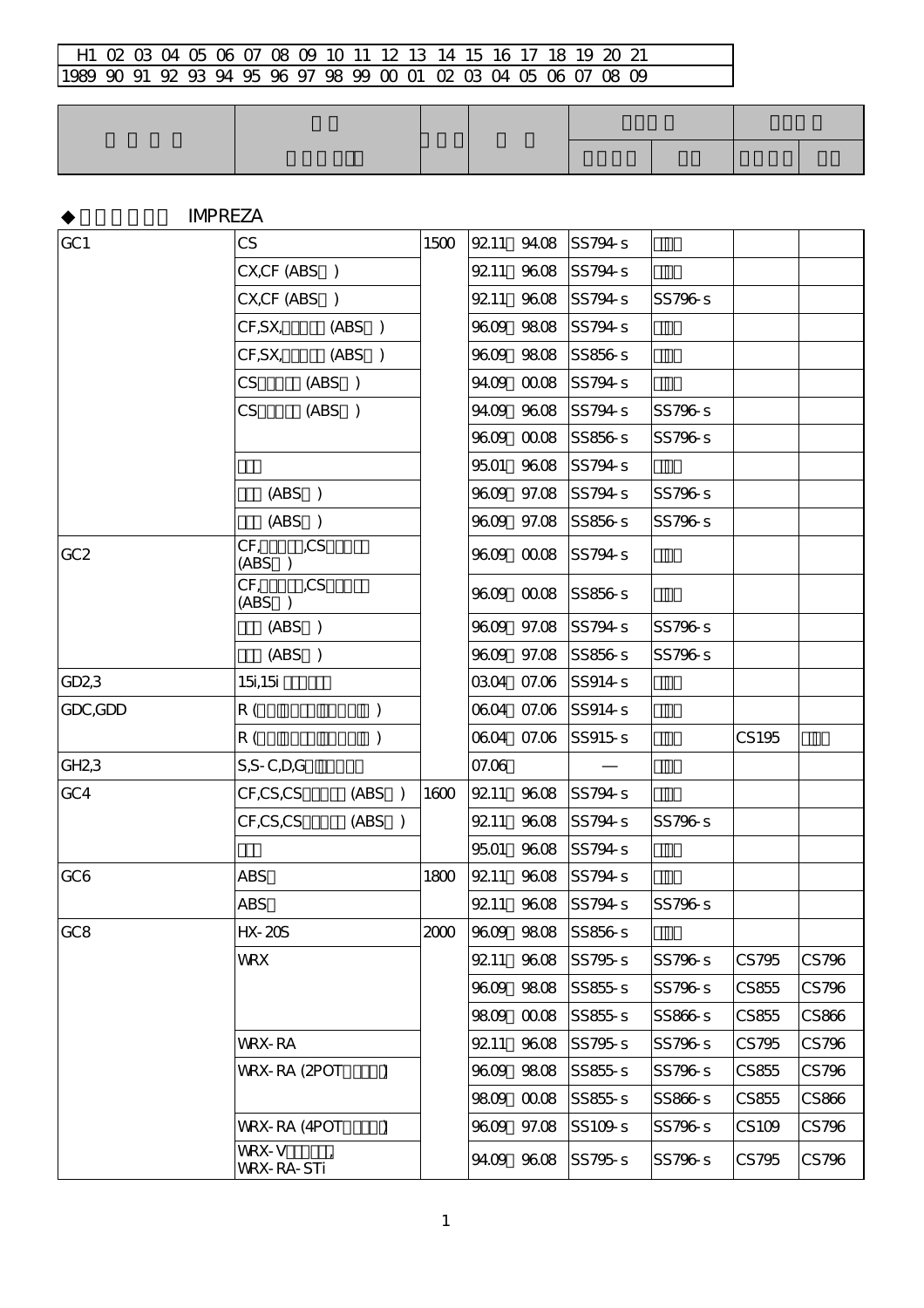### **IMPREZA**

| GC <sub>8</sub> | WRX-RA-STi (2POT                                   | 2000 | 9609  | 0008  | SS855-s | SS796-s   | CS855        | CS796 |
|-----------------|----------------------------------------------------|------|-------|-------|---------|-----------|--------------|-------|
|                 | WRX-RA-STi (4POT                                   |      | 9609  | 97.08 | SS109-s | SS796-s   | CS109        | CS796 |
|                 |                                                    |      | 97.09 | 0008  | SS109-s | SS873-s   | CS109        | CS873 |
|                 | <b>WRX-STi</b>                                     |      | 9508  | 9608  | SS795-s | SS796-s   | CS795        | CS796 |
|                 |                                                    |      | 9609  | 9808  | SS109-s | SS796-s   | CS109        | CS796 |
|                 |                                                    |      | 9809  | 0008  | SS109-s | SS866-s   | CS109        | CS866 |
|                 | <b>SRX</b>                                         |      | 9809  | 99.07 | SS855-s | SS866-s   | CS855        | CS866 |
|                 | WRX-R-STi(<br>$\lambda$                            |      | 9609  | 97.08 | SS109-s | SS796-s   | CS109        | CS796 |
|                 |                                                    |      | 97.09 | 0008  | SS109-s | SS873-s   | CS109        | CS873 |
| <b>GDA</b>      | WRX-NB                                             |      | 0008  | 0210  | SS692-s | SS866-s   | CS692        | CS866 |
|                 | <b>WRX-NBR</b>                                     |      | 01.09 | 0210  | SS109-s | SS873-s   | CS109        | CS873 |
|                 | <b>WRX</b>                                         |      | 0211  | 07.06 | SS109-s | SS873-s   | CS109        | CS873 |
| GD <sub>9</sub> | <b>WRX-NA</b>                                      |      | 0008  | 0210  | SS692-s | SS866-s   | CS692        | CS866 |
|                 | 20S                                                |      | 0211  | 0308  | SS915s  | SS912-s   | <b>CS915</b> | CS912 |
| <b>GDB</b>      | STI, RA-STI, STI-<br>STi-PRO, STi-specC<br>(brembo |      | 0010  | 07.06 | SS690-s | $SS691-S$ | CS690        | CS691 |
|                 | RA-STi, STi-specC<br>(brembo                       |      | 0010  | 07.06 | SS109-s | SS873-s   | CS109        | CS873 |
| GH <sub>7</sub> | S                                                  |      | 07.06 |       | SS915s  | SS920-s   | <b>CS915</b> | CS920 |
| GH <sub>8</sub> | S-GT, S-GT                                         |      | 07.06 |       | SS692-s | SS920-s   | CS692        | CS920 |
| <b>GRB</b>      | <b>WRX-STi</b><br>(brembo                          |      | 07.10 |       | SS690-s | SS691-s   | CS690        | CS691 |

### IMPREZA SPORT WAGON

| GF <sub>1</sub>  | $CS$ , $CZ$ , $CZ$ 2          |        | 1500 |       | 94.09 96.08 SS794-S |        |       |       |
|------------------|-------------------------------|--------|------|-------|---------------------|--------|-------|-------|
|                  | $CS$ , $CZ$ ,                 | (ABS)  |      |       | 9609 0008 SS794-s   |        |       |       |
|                  | $CS$ , $CZ$ ,                 | (ABS)  |      |       | 9609 0008 SS856-S   |        |       |       |
|                  | CZ                            |        |      |       | 99.07 00.08 SS856-S |        |       |       |
| GF <sub>2</sub>  | CZ (ABS)                      |        |      |       | 9609 9808 SS794-S   |        |       |       |
|                  | CZ (ABS)                      |        |      |       | 9609 9808 SS856-S   |        |       |       |
|                  | $CZ$ , $CZ$<br>$\overline{ }$ |        |      |       | 9809 0008 SS856-s   |        |       |       |
| GG <sub>23</sub> | IS.I'S<br>ľS.                 |        |      |       | 00.08 02.10 SS856-S |        |       |       |
|                  | i,i-<br>j-                    | . j- F |      | 0211  | SS914 <sub>s</sub>  |        |       |       |
|                  | $i-S($                        |        |      | 0211  | SS914s              |        |       |       |
|                  | $i-S($                        |        |      | 04.06 | SS915s              | SS912s | CS915 | CS912 |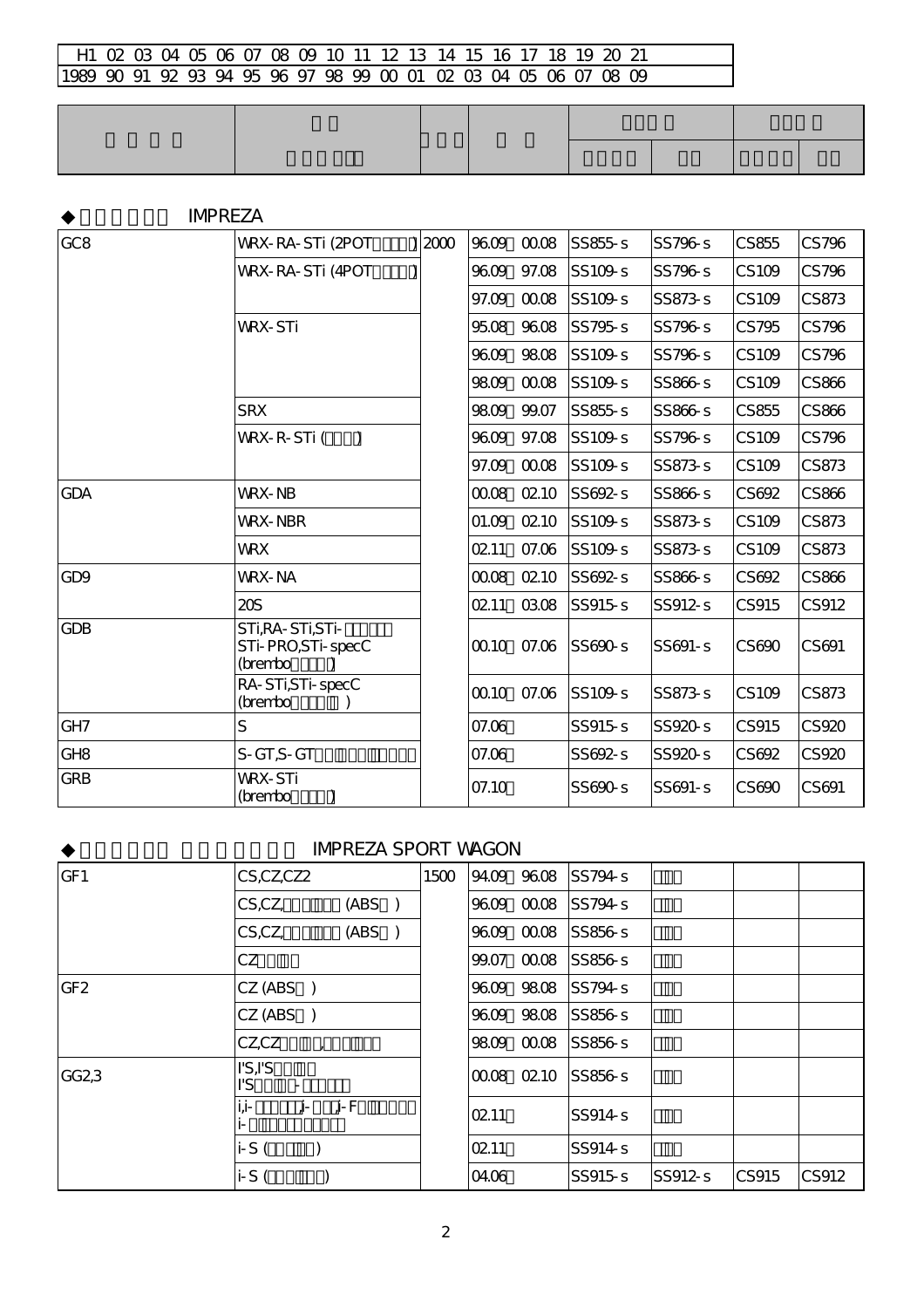## **IMPREZA SPORT WAGON**

| GGC,GGD         | $\mathcal{C}$<br>R (                                         | 1500 | 0604 |             | SS914 <sub>s</sub> |         |              |       |
|-----------------|--------------------------------------------------------------|------|------|-------------|--------------------|---------|--------------|-------|
|                 | R(<br>)                                                      |      | 0604 |             | <b>SS915-S</b>     | SS912-s | <b>CS915</b> | CS912 |
| GF3,4           | <b>ABS</b>                                                   | 1600 |      | 9211 9608   | SS794-s            |         |              |       |
|                 | <b>ABS</b>                                                   |      | 9211 | 9608        | SS794-s            | SS796-s |              |       |
| <b>GFA</b>      | <b>ABS</b>                                                   | 1800 | 9211 | 94.08       | SS794-s            |         |              |       |
|                 | <b>ABS</b>                                                   |      | 9211 | 94.08       | SS794s             | SS796-s |              |       |
| GF <sub>5</sub> | <b>GB</b>                                                    |      |      | 9609 0008   | SS856-s            |         |              |       |
| GF6             | HS, HX, HX-S, HX-L, CZ-L<br>HХ<br>S,HX<br>- L<br>(ABS )      |      |      | 9211 9608   | SS794-s            |         |              |       |
|                 | HS, HX, HX-S, HX-L, CZ-L<br><b>HX</b><br>S, HX<br>L<br>(ABS) |      |      | 9211 9608   | SS794-s            | SS796-s |              |       |
|                 | <b>GB</b>                                                    |      |      | 9609 0008   | SS856-s            |         |              |       |
| GF <sub>8</sub> | <b>WRX-SA</b>                                                | 2000 |      | 9310 9608   | SS795-s            | SS796-s | CS795        | CS796 |
|                 | <b>WRX</b>                                                   |      |      | 9310 9608   | SS795s             | SS796-s | CS855        | CS796 |
|                 |                                                              |      |      | 9609 9808   | SS855-s            | SS796-s | CS855        | CS796 |
|                 |                                                              |      |      | 9809 0008   | SS855-s            | SS866-s | CS855        | CS866 |
|                 | <b>SRX</b>                                                   |      |      | 9809 0008   | SS855-s            | SS866-s | CS855        | CS866 |
|                 | HX-20S (ABS )                                                |      | 9601 | 9608        | SS794-s            |         |              |       |
|                 | $HX-20S (ABS)$                                               |      | 9601 | 9608        | SS794-s            | SS796-s |              |       |
|                 | $HX - 20S$                                                   |      |      | 9609 0008   | SS856-s            |         |              |       |
|                 | EX, WRX-STi                                                  |      |      | 9510 9608   | SS795-s            | SS796-s | CS795        | CS796 |
|                 | <b>WRX-STI, WRX-V</b>                                        |      |      | 9609 9808   | SS109-s            | SS796-s | CS109        | CS796 |
|                 | <b>WRX-STi</b>                                               |      |      | 9809 0008   | SS109-s            | SS866-s | CS109        | CS866 |
| <b>GGA</b>      | 20K                                                          |      |      | 00.08 02.10 | SS692-S            | SS866-s | CS692        | CS866 |
|                 | <b>WRX</b>                                                   |      | 0211 | 07.06       | SS109-s            | SS873-s | <b>CS109</b> | CS873 |
| <b>GGB</b>      | STi                                                          |      |      | 0010 0210   | SS109s             | SS873-s | CS109        | CS873 |
| GG9             | 20N                                                          |      |      | 0008 0210   | SS692-s            | SS866-s | CS692        | CS866 |
|                 | 20S                                                          |      |      | 0211 0405   | SS915s             | SS912-s | <b>CS915</b> | CS912 |

### **EXIGA**

| YA4        | 2000 | 0806 | SS95s   | SS920s |  |
|------------|------|------|---------|--------|--|
| <b>YA5</b> |      | 0806 | SS95s   | SS920s |  |
|            |      | 0806 | SS692-S | SS920s |  |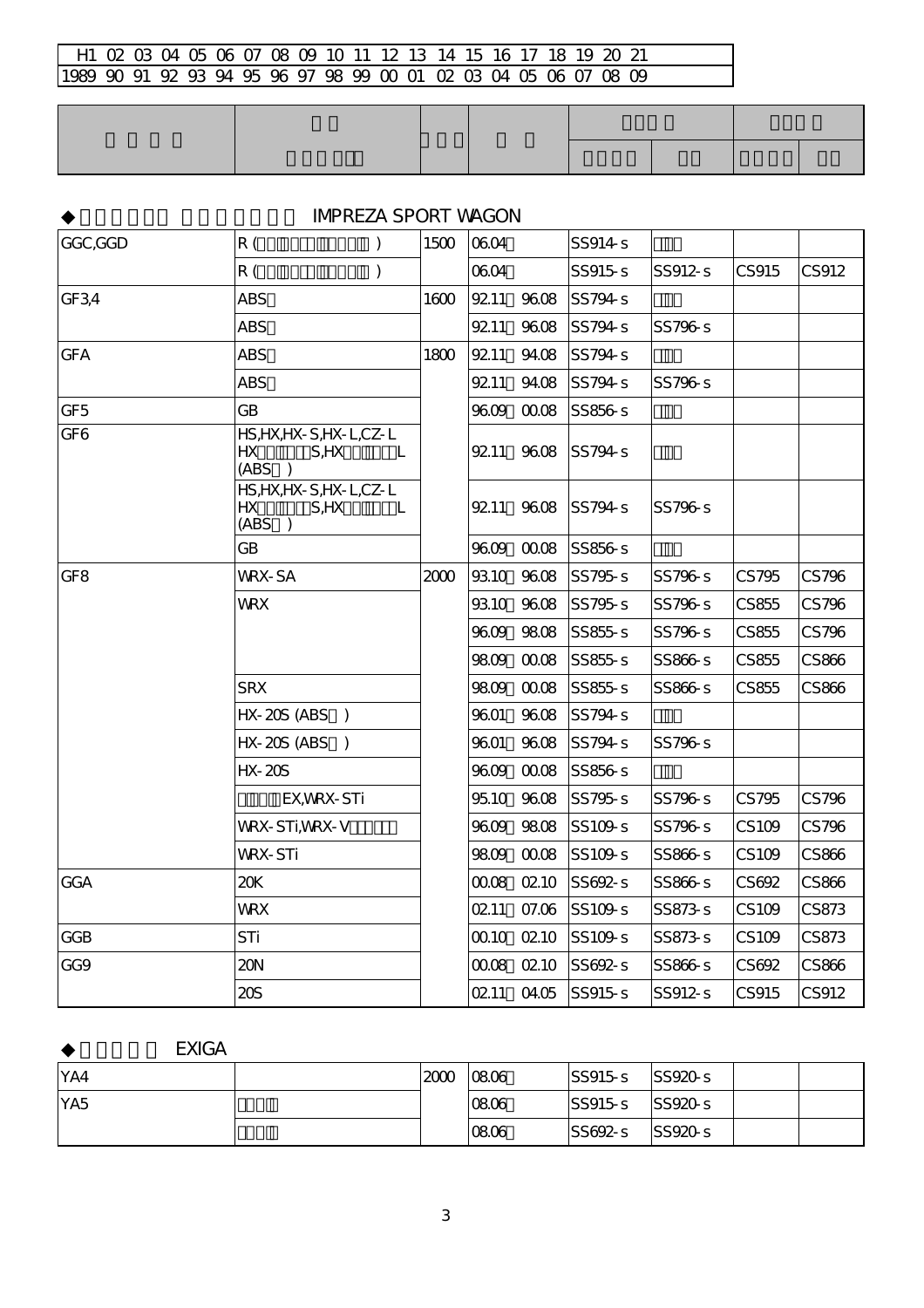|                 | <b>FORESTER</b>                    |      |       |            |                |           |              |       |
|-----------------|------------------------------------|------|-------|------------|----------------|-----------|--------------|-------|
| SF <sub>5</sub> | C, S, T                            | 2000 | 97.02 | 9807       | $SS855 - S$    | SS866-s   | CS855        | CS866 |
|                 | C20S20S20-                         |      |       | 97.06 0201 | SS855-s        |           | CS855        |       |
|                 | $S-TB$ , $T-TB$                    |      |       | 9808 0201  | SS855-s        | SS866-s   | CS855        | CS866 |
|                 | ,STi-typeM<br>STI,STI-             |      |       | 00.12 0201 | SS109-s        | SS866-s   | CS109        | CS866 |
| SG <sub>5</sub> | X, X, ZQ, X, ZQ<br>X<br>X20L<br>20 |      |       | 0202 0501  | SS692-s        |           | CS692        |       |
| SG <sub>5</sub> | XT,                                |      |       | 0202 0301  | SS692-s        | SS866-s   | CS692        | CS866 |
|                 |                                    |      | 0302  | 0501       | SS692-s        | SS912-s   | CS692        | CS912 |
|                 | XT-WR<br>2004<br>20XT,<br>20T      |      | 0311  | 0612       | SS692-s        | SS912-s   | CS692        | CS912 |
|                 | 20                                 |      |       | 0305 0501  | SS692-s        |           | CS692        |       |
|                 |                                    |      |       | 0502 0512  | SS692-s        | SS912-s   | CS692        | CS912 |
|                 |                                    |      | 0601  | 07.11      | SS915-s        | SS912-s   | <b>CS915</b> | CS912 |
|                 | 20X, 20XS, LL                      |      | 04.11 | 0512       | SS692-s        | SS912-s   | CS692        | CS912 |
|                 |                                    |      | 0601  | 07.11      | <b>SS915-S</b> | SS912-s   | CS915        | CS912 |
|                 | ,10h<br>20S                        |      | 05.11 | 07.11      | <b>SS915-S</b> | SS912-s   | CS915        | CS912 |
|                 | 20T<br>S<br>20T                    |      | 04.11 | 07.11      | SS692-s        | SS912-s   | CS692        | CS912 |
| SH <sub>5</sub> |                                    |      | 07.12 |            | <b>SS915-s</b> | SS920-s   | CS915        | CS920 |
|                 |                                    |      | 07.12 |            | SS692-s        | SS920-s   | CS692        | CS920 |
| SF <sub>9</sub> | $T - 25$                           | 2500 |       | 9808 0201  | SS855-s        | SS866-s   | CS855        | CS866 |
| SG9             | STi<br>(brembo                     |      | 04.02 |            | SS690-s        | $SS691-S$ | CS690        | CS691 |

# PLEO

| <b>RA1,2</b> | DC<br>кэ | 66C | 9810 | 0.0177<br>$\sim$<br>55677-<br><u> 1-5 - 1</u> |  |  |
|--------------|----------|-----|------|-----------------------------------------------|--|--|
|              | DC<br>σZ |     | 9810 | 00177<br>$\sim$<br>◡                          |  |  |

## LEGACY

| <b>IBCK</b> | CХ              | 1800 |  | $ 9006 \t 9309 \t  SS794 \t s$ |        |  |
|-------------|-----------------|------|--|--------------------------------|--------|--|
| BC23        | Ei.M.M<br>G     |      |  | 89.02 93.09 SS794-S            |        |  |
|             | Vi,Ti,Ti-S (ABS |      |  | 89.02 93.09 SS794-S            |        |  |
|             | Vi,Ti,Ti-S (ABS |      |  | 89.02 93.09 SS794-S            | SS796s |  |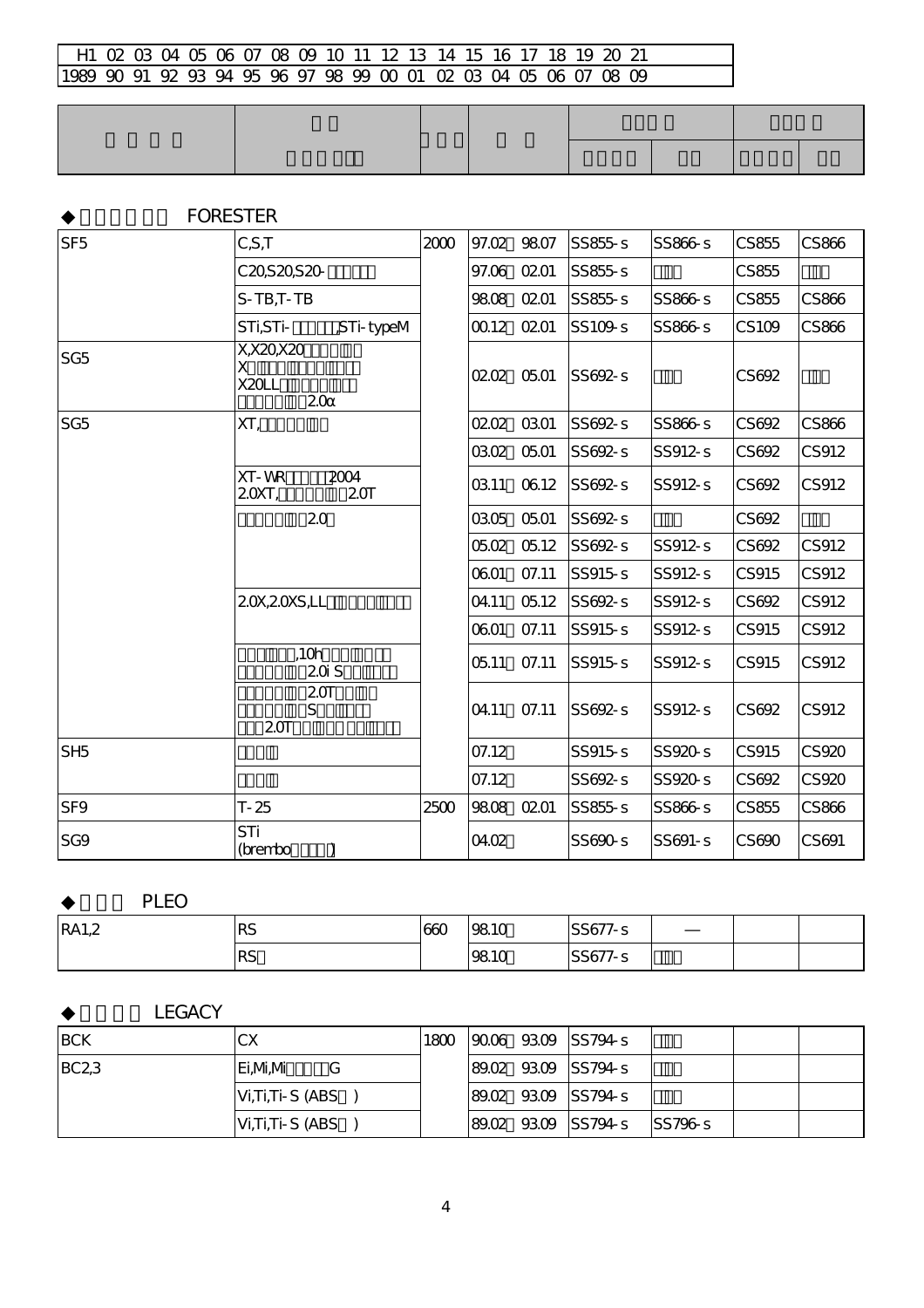| <b>BD23</b>                       | <b>ABS</b>                                   | 1800 |           | 94.06 96.05 | SS794-s        |         |              |       |
|-----------------------------------|----------------------------------------------|------|-----------|-------------|----------------|---------|--------------|-------|
|                                   |                                              |      |           | 9606 9811   | SS856-s        |         |              |       |
|                                   | <b>ABS</b>                                   |      |           | 94.06 96.05 | SS794-s        | SS796-s |              |       |
|                                   |                                              |      |           | 9606 9811   | SS856-s        | SS796-s |              |       |
| BCA, BCL, BCM                     | CX, VZ                                       | 2000 |           | 9005 9309   | SS794-s        | SS796-s |              |       |
| <b>BC4<sub>5</sub></b>            | TZ,VZ,                                       |      |           | 89.02 93.09 | SS794-s        | SS796-s |              |       |
|                                   | RS, RS-R, RS-RA, GT<br>GTS- ,VZ-R            |      |           | 89.02 93.09 | SS795-s        | SS796-s | CS795        | CS796 |
| BD4                               | TS,TS-V,TS-R                                 |      |           | 9310 9605   | SS794-s        | SS796-s |              |       |
|                                   | TX,<br>$\mathbf{r}$<br>(ABS)                 |      |           | 9310 9605   | SS794-s        |         |              |       |
|                                   | TX,<br>$\overline{1}$<br>(ABS)               |      |           | 9310 9605   | SS794-s        | SS796-s |              |       |
| BD4                               |                                              |      |           | 9606 9811   | SS856-s        | SS796-s |              |       |
| BD <sub>5</sub>                   | TX,TX-S,<br>(ABS)                            |      |           | 9310 9605   | SS794-s        |         |              |       |
|                                   | TX,TX-S,<br>(ABS)                            |      |           | 9310 9605   | SS794-s        | SS796-s |              |       |
|                                   | $TX-S_{L}$<br>$\mathbf{r}$                   |      |           | 9606 9811   | SS856s         | SS796-s |              |       |
|                                   | TS,TS-R,TS-V                                 |      |           | 9310 97.07  | SS794 s        | SS796-s |              |       |
|                                   | TS-R (16"<br>$\mathcal{L}$                   |      |           | 97.08 98.11 | SS855-s        | SS796-s | CS855        | CS796 |
|                                   | TS-R (16"<br>$\mathcal{E}$                   |      |           | 97.08 98.11 | SS856-s        | SS796-s |              |       |
|                                   | GT,RS                                        |      |           | 9310 9605   | SS795-s        | SS796-s | CS795        | CS796 |
|                                   |                                              |      |           | 9606 9811   | SS855-s        | SS796-s | CS855        | CS796 |
| $\overline{4}$<br>BE <sub>5</sub> | S, RS, RS-typeB, RSK                         |      | 9811      | 0304        | SS855-s        | SS866-s | CS855        | CS866 |
|                                   | <b>RSK</b><br>,RSK                           |      | 0201      | 0304        | SS692-s        | SS866-s | CS692        | CS866 |
|                                   | RSK (4POT<br>$\lambda$                       |      |           | 01.05 03.04 | SS109-s        | SS866-s | CS109        | CS866 |
| <b>BES</b>                        | S401 (brembo<br>$\mathcal{C}$                |      |           | 0211 0304   | SS690-s        | SS691-s | CS690        | CS691 |
| <b>BL5(B4)</b>                    | R, R<br>$R - B$                              |      | 0305      |             | SS692-s        | SS920-s | CS692        | CS920 |
|                                   | i-B                                          |      | 0305      |             | SS915s         | SS920-s | <b>CS915</b> | CS920 |
|                                   | T,GT,GT-specB,<br>GT<br>GT-specB-WR<br>GT-WR |      | 0305      |             | <b>SS916-S</b> | SS866-s | CS916        | CS866 |
|                                   | GT-specB,tuned-by-STi<br>(brenbo             |      | 0503      |             | SS690-s        | SS691-s | CS690        | CS691 |
|                                   | CNG, R-CNG                                   |      | 04.05     |             | SS692-s        | SS920-s | CS692        | CS920 |
| BD <sub>9</sub>                   | 250T, 250T - V                               | 2500 |           | 94.10 96.05 | SS795-s        | SS796-s | CS795        | CS796 |
|                                   |                                              |      | 9606 9811 |             | SS855-s        | SS796-s | CS855        | CS796 |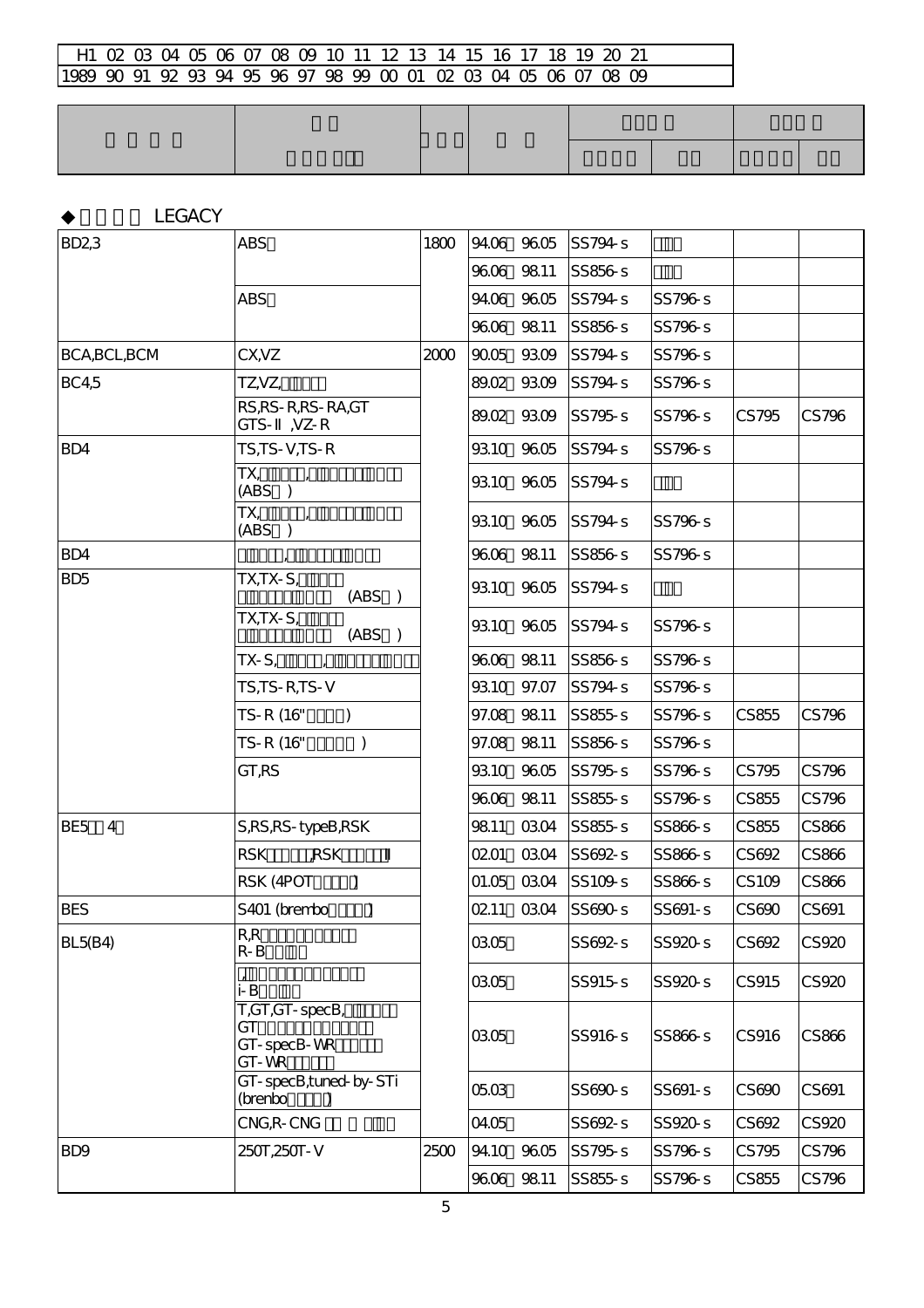### LEGACY

| <b>IBE9</b>   | <b>RS25</b>                       | 25 <sub>0</sub> |       | $ 01.05 \t03.04 $ SS855-s | SS866-s  | $\textcolor{red}{\text{CC}855}$ | CS866                           |
|---------------|-----------------------------------|-----------------|-------|---------------------------|----------|---------------------------------|---------------------------------|
| IBL9<br>-4    |                                   |                 | 07.11 | SS915s                    | SS920s   | ICS915                          | $\textcolor{red}{\text{CS920}}$ |
| BEE B4        | RS30                              | 3000            |       | $ 0205 \t0304 \t SS855-s$ | SS866s   | $\textcolor{red}{\text{CC}855}$ | <b>CS866</b>                    |
| <b>BLE B4</b> | $R$ , $R$ -specB, $R$ -<br>$R-SI$ |                 | 0309  | SS916s                    | ISS866-S | CS916                           | $\mathsf{CC}866$                |

### **LEGACY TOURING WAGON**

| BF3             | M, M<br>G                        | 1800 | 89.02 93.09 | SS794-s           |         |       |       |
|-----------------|----------------------------------|------|-------------|-------------------|---------|-------|-------|
|                 | Ti,Ti-S (ABS )                   |      | 89.02 93.09 | SS794-s           |         |       |       |
|                 | Ti,Ti-S (ABS )                   |      | 89.02 93.09 | SS794s            | SS796-s |       |       |
| <b>BG23</b>     | <b>ABS</b>                       |      | 94.06 96.05 | SS794-s           |         |       |       |
|                 |                                  |      | 9606 9811   | SS856-s           |         |       |       |
|                 | <b>ABS</b>                       |      | 94.06 96.05 | SS794s            | SS796-s |       |       |
|                 |                                  |      | 9606 9811   | SS856s            | SS796-s |       |       |
| BFA, BF4, 5     | TZ,VZ,                           | 2000 | 89.02 93.09 | SS794-s           | SS796-s |       |       |
|                 | $GT, VZ - R$                     |      | 89.02 93.09 | SS795s            | SS796-s | CS795 | CS796 |
| <b>BGA</b>      | $\mathbf{I}$                     |      | 9310 9605   | SS794-s           | SS796s  |       |       |
|                 |                                  |      | 9606 9811   | SS856-s           | SS796-s |       |       |
| BG4             | $TX,TX-S,$<br>(ABS)              |      | 9310 9605   | SS794-s           |         |       |       |
|                 | TX,TX-S,<br>(ABS)                |      | 9310 9605   | SS794-s           | SS796-s |       |       |
|                 | $TX-Si$<br>$\mathbf{r}$          |      | 9606 9811   | SS856-s           | SS796-s |       |       |
| BG <sub>5</sub> | TX,TX-S,<br>(ABS)                |      | 9310 9605   | SS794-s           |         |       |       |
|                 | TX,TX-S,<br>(ABS)                |      | 9310 9605   | SS794-s           | SS796-s |       |       |
|                 | $TX-S_{1}$<br>$\mathbf{r}$       |      | 9606 9811   | SS856-s           | SS796s  |       |       |
|                 | $TS-R$ , $TS-R-V$                |      | 9310 9605   | SS794-s           | SS796-s |       |       |
|                 |                                  |      | 9606 97.07  | SS856-s           | SS796-s |       |       |
|                 | TS-R (16"<br>$\mathcal{L}$       |      | 97.08 98.11 | SS855-s           | SS796s  | CS855 | CS796 |
|                 | TS-R (16"<br>$\mathcal{C}$       |      | 97.08 98.11 | SS856-s           | SS796-s |       |       |
|                 | GT, GT-B, GT-B , GTE<br>$GT - V$ |      | 9310 9605   | SS795-s           | SS796s  | CS795 | CS796 |
|                 | GT,GT-V<br>$G - B$<br>GT-B       |      | 9606 9811   | SS855-s           | SS796-s | CS855 | CS796 |
| BH <sub>5</sub> | TX,TX-S,                         |      | 9806 0204   | SS856-s           |         |       |       |
|                 | TX,TX-S                          |      |             | 0204 0304 SS914-s |         |       |       |